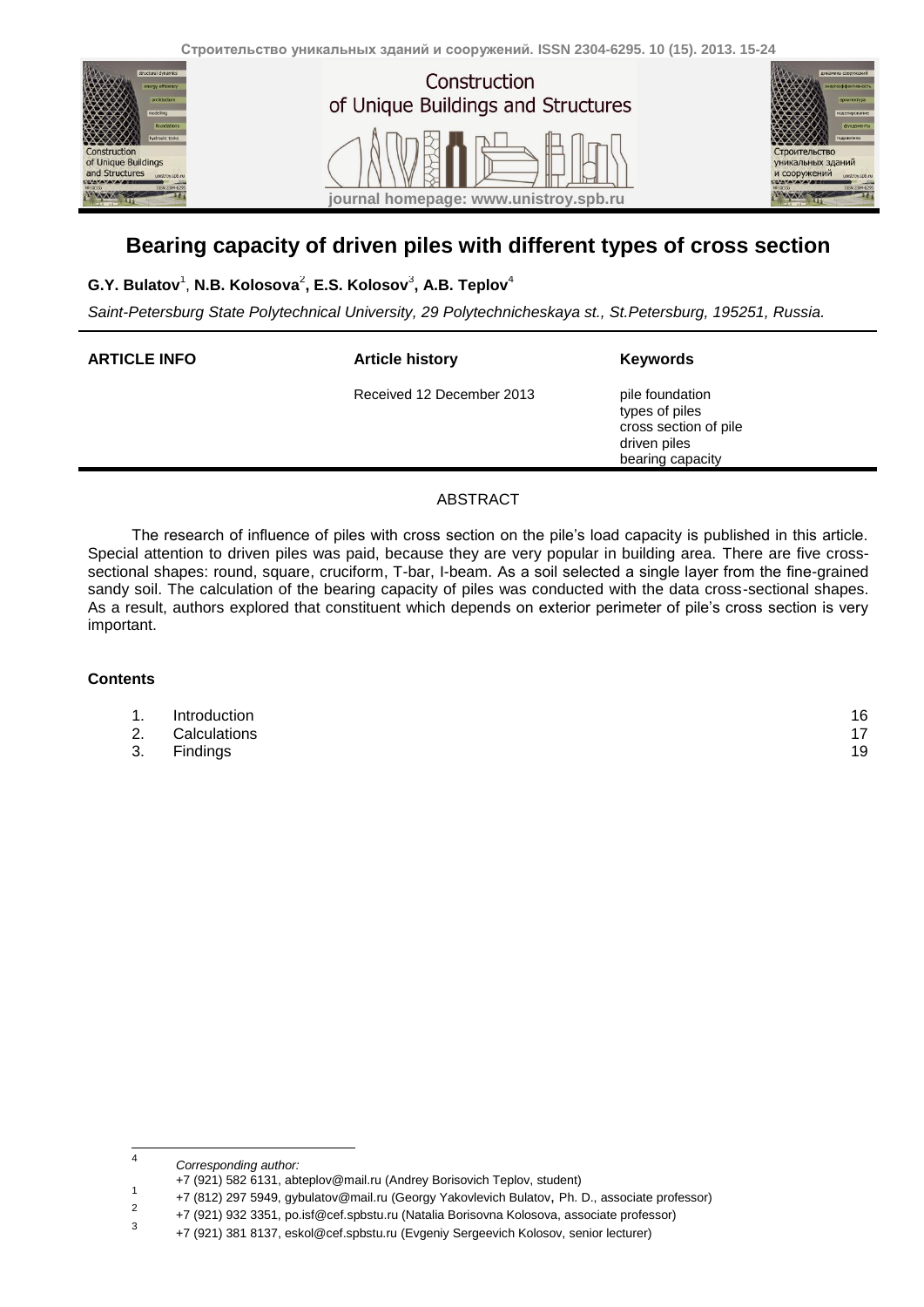# *1. Introduction*

<span id="page-1-0"></span>The most important step in the design of pile foundation is to assign type of piles not only by nature of their work in the soil and method of penetration, but also in design and shape of cross section.

Driven piles are made of various building materials and various designs. The cross section of such piles can also be of different configurations: from simple shapes (round, square) to complex cross sections (T-bar, Ibeam, etc.) [14].

Considering that friction force of side surface has a significant effect on a bearing capacity of a pile, it may be assumed that a cross section of the pile has also a considerable importance in determining the bearing capacity. In addition, changing the cross sectional shape of the pile while maintaining the bearing capacity can significantly change consumption of materials.

Unfortunately, in literature describing determination of a bearing capacity of a pile is not given, in our opinion, proper attention to the cross section of the pile. Most authors describe the study of bearing capacity under vertical load, depending on the material of the pile [2, 4 - 6, 10, 13, 14, 24 – 32, 34], depth of piles [2, 3, 5, 6, 10, 14, 23, 33] and physical properties of soil [1, 2, 6, 11, 14, 25, 26]. Several studies have shown relationship between load-bearing capacity and rigidity of cross section for horizontal loads, and issues directly related to calculation load-bearing capacity of the pile according to the cross sectional shape reflected only in the work of Kalachuk T. G. [11].

According to literature review there is a need of further studies of relationship bearing capacity of the pile with the shape of its cross section. At this article attempt of such research in uniform soil conditions (as the soil is considered a fine-grained sandy soil) is made.

For the study were selected five cross-sectional shapes of piles:

- round (I);
- square (II);
- cruciform (III);
- T-bar (IV);
- $-$  I-beam (V).

The calculation of bearing capacity for all types of cross-section length of piles was adopted by 10 meters, and the same parameter "a" across the width and height of the cross section of the pile (Table 1).



**Table 1. Section types**

For all types of cross-sections are defined by their geometric characteristics - outer the perimeter of the section «U» and bearing area of the pile on the ground «A» (accepted for gross cross-sectional area or largest diameter); parameter "a" taken equal 0.4 meters. The results are shown in Table 2.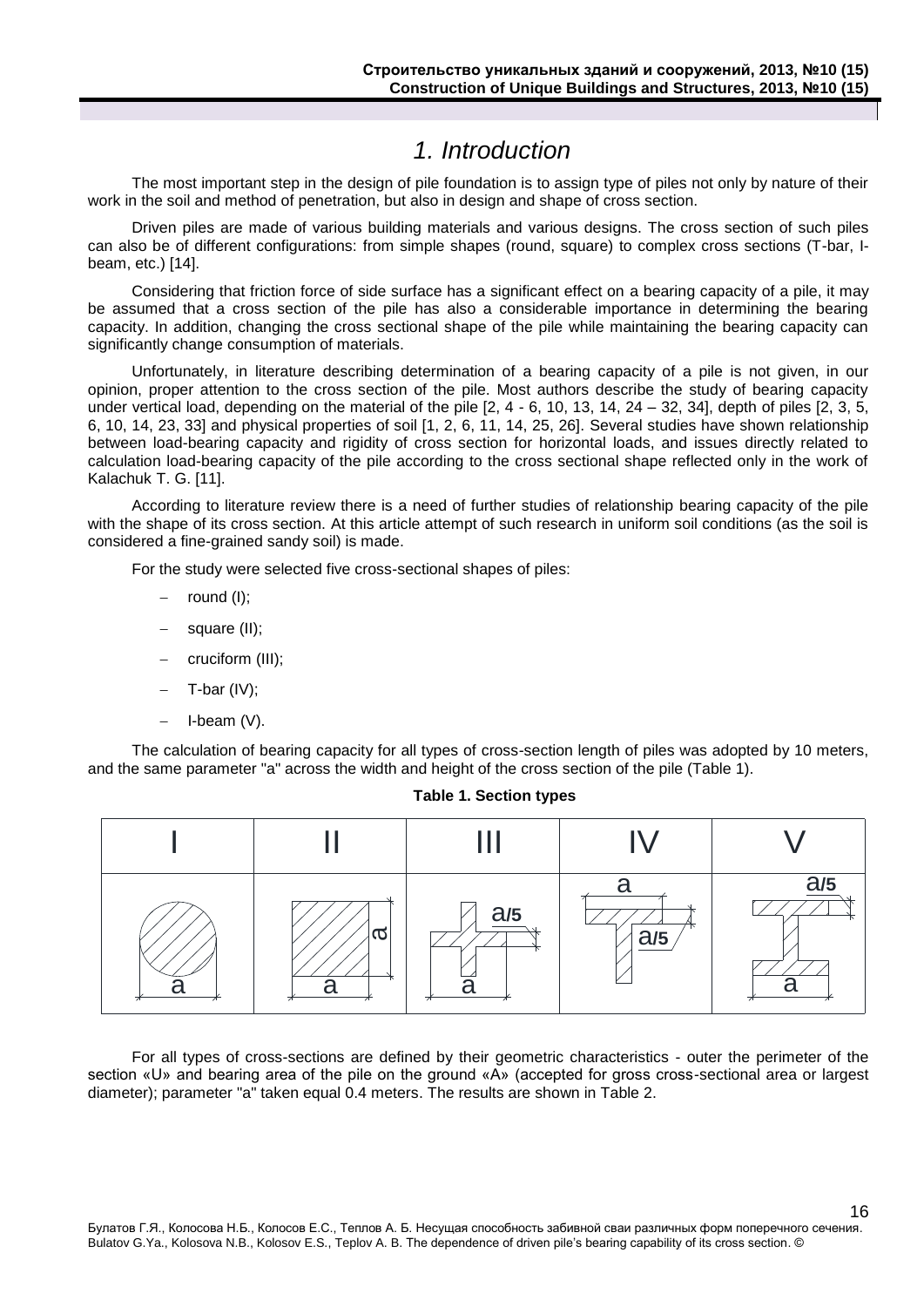| Number of sections |       |      | Ш     |       |       |
|--------------------|-------|------|-------|-------|-------|
| Characteristics    |       |      |       |       |       |
| U, m               | 1,257 | 1,6  | 1,6   | 1.6   | 2,24  |
| A, m'              | 0,126 | 0,16 | 0,058 | 0,058 | 0,083 |

**Table 2. Geometric characteristics of the piles**

Bearing capacity of the pile was determined by the method described in the regulations [16-20], and is given by:

$$
F_d = \gamma_c \cdot (F_{df} + F_{dR}) \tag{1}
$$

 $\gamma_{cR}$  - coefficient of working conditions in the soil of the pile are set to 1;

 $F_{df}$  – bearing capacity at the side surface of the pile;

 $F_{dR}$  – bearing capacity under the end of the pile.

In turn,

$$
F_{df} = u \sum \gamma_{cf} \cdot f_i \cdot h_i \tag{2}
$$

$$
F_{dr} = \gamma_{cR} \cdot R \cdot A \tag{3}
$$

17

 $\gamma_{cR}$ ,  $\gamma_{cf}$  – factors for the condition of the soil below the bottom end of the pile and on the side of the pile, taking into account the effect of the method piling on the calculated resistance of the soil;

*u* – outer perimeter of the cross-section of the pile, m;

*fi* – calculated resistance of the i-th layer of foundation soil on the side of the pile, take the SNIP 2.02.03-85 Table 2, kPa;

 $h_i$  – power i-th layer of foundation soil in contact with the side surface of the pile, m;

*R* – calculated resistance of the soil below the bottom end of the pile, take the snip 2.02.03-8 Table 1, kPa;

<span id="page-2-0"></span> $A$  – bearing area of the pile on the ground, is taken over cross-sectional gross or the largest diameter, m<sup>2</sup>.

# *2. Calculations*

| Table 3. The calculation of circular section I |  |
|------------------------------------------------|--|
|                                                |  |

|                     | <b>Circular section (I)</b> |           |                       |                       |            |                              |                           |                           |            |                |                       |               |
|---------------------|-----------------------------|-----------|-----------------------|-----------------------|------------|------------------------------|---------------------------|---------------------------|------------|----------------|-----------------------|---------------|
| N<br>curr.<br>layer | $h_i$<br>m                  | EOL,<br>m | $H_{\text{pil}}$<br>m | $h_{\text{cpi}}$<br>m | <b>GTE</b> | $f_{i}$<br>kN/m <sup>2</sup> | $f_i$ * $h_{i_k}$<br>kN/m | $\Sigma f_i^*$<br>$h_{i}$ | Ri,<br>kPa | $F_{df}$<br>kN | $F_{dR}$<br><b>kN</b> | $F_{d}$<br>kN |
|                     | $\overline{2}$              | 3         | 4                     | 5                     | 6          |                              | 8                         | 9                         | 10         | 11             | 12                    | 13            |
|                     | $\overline{2}$              | -3        | $\overline{2}$        |                       | sand       | 30                           | 60                        | 60                        | 1900       | 75,4           | 239,4                 | 314,8         |
| 2                   | 2                           | -5        | 4                     | 3                     | sand       | 38                           | 76                        | 136                       | 2100       | 171,0          | 264,6                 | 435,6         |
| 3                   | 2                           | $-7$      | 6                     | 5                     | sand       | 42                           | 84                        | 220                       | 2300       | 276,5          | 289,8                 | 566,3         |
| 4                   | 2                           | -9        | 8                     | 7                     | sand       | 44                           | 88                        | 308                       | 2540       | 387,2          | 320,0                 | 707,2         |
| 5                   | $\overline{2}$              | $-11$     | 10                    | 9                     | sand       | 46                           | 92                        | 400                       | 2600       | 502,8          | 327,6                 | 830,4         |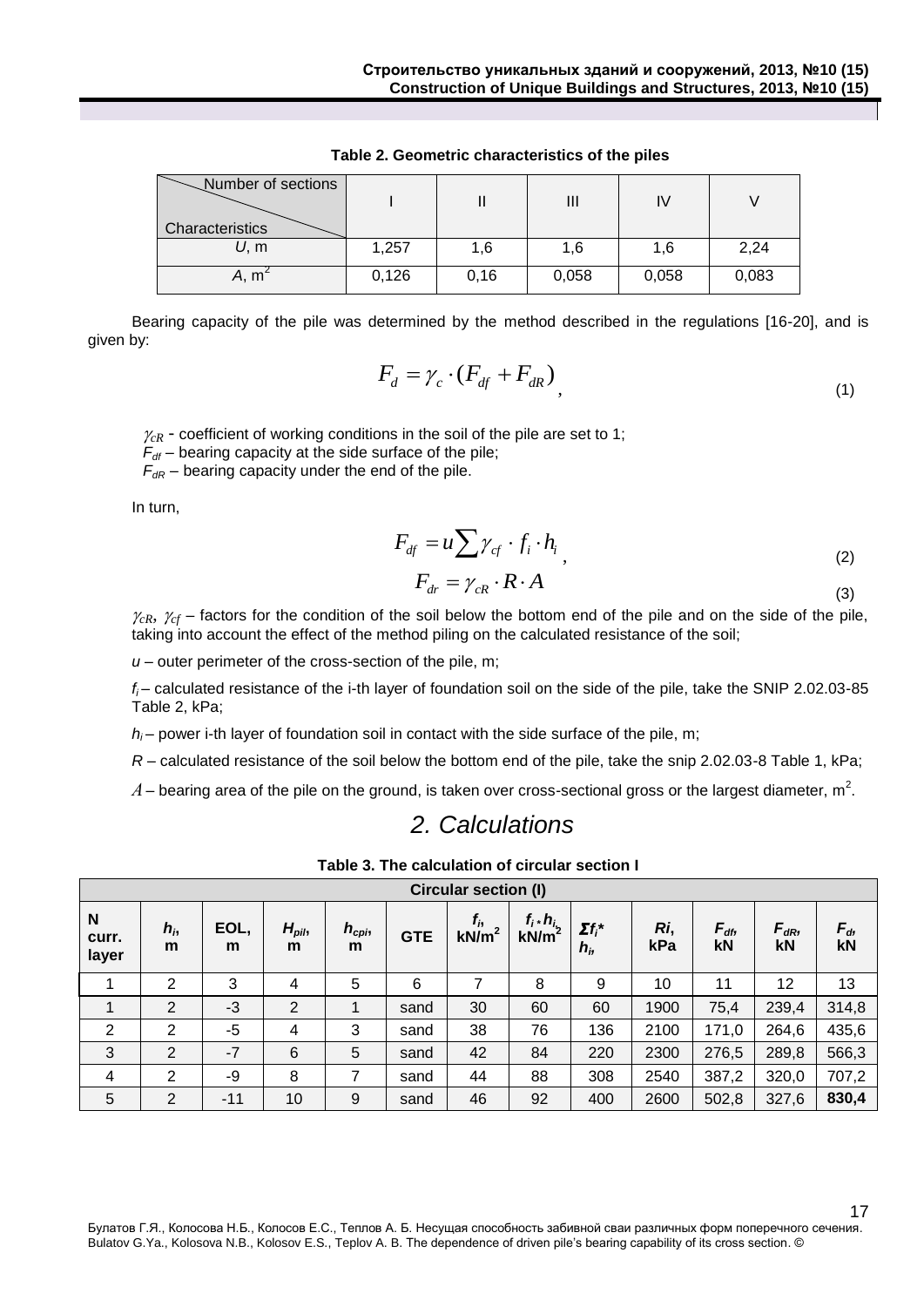|                     | <b>Square section (II)</b> |           |                |                       |            |                     |                       |                           |            |                |                       |               |
|---------------------|----------------------------|-----------|----------------|-----------------------|------------|---------------------|-----------------------|---------------------------|------------|----------------|-----------------------|---------------|
| N<br>curr.<br>layer | $h_i$<br>m                 | EOL,<br>m | $H_{pil}$<br>m | $h_{\text{cpi}}$<br>m | <b>GTE</b> | $f_{i}$<br>$kN/m^2$ | $f_i$ * $h_i$<br>kN/m | $\Sigma f_i^*$<br>$h_{i}$ | Ri,<br>kPa | $F_{df}$<br>kN | $F_{dR}$<br><b>kN</b> | $F_{d}$<br>kN |
|                     | $\overline{2}$             | 3         | 4              | 5                     | 6          |                     | 8                     | 9                         | 10         | 11             | 12                    | 13            |
|                     | 2                          | $-3$      | 2              |                       | sand       | 30                  | 60                    | 60                        | 1900       | 96,0           | 304,0                 | 400,0         |
| 2                   | 2                          | -5        | 4              | 3                     | sand       | 38                  | 76                    | 136                       | 2100       | 217,6          | 336,0                 | 553,6         |
| 3                   | $\overline{2}$             | $-7$      | 6              | 5                     | sand       | 42                  | 84                    | 220                       | 2300       | 352,0          | 368,0                 | 720,0         |
| $\overline{4}$      | 2                          | -9        | 8              | 7                     | sand       | 44                  | 88                    | 308                       | 2540       | 492,8          | 406,4                 | 899,2         |
| 5                   | $\overline{2}$             | $-11$     | 10             | 9                     | sand       | 46                  | 92                    | 400                       | 2600       | 640,0          | 416,0                 | 1056,0        |
|                     |                            |           |                |                       |            | ë                   |                       |                           |            |                |                       |               |

#### **Table 4. The calculation of square section II**

**Table 5. The calculation of cruciform section III**

|                     | <b>Cruciform section (III)</b> |           |                       |                       |            |                              |                                        |                           |            |                |                       |                 |
|---------------------|--------------------------------|-----------|-----------------------|-----------------------|------------|------------------------------|----------------------------------------|---------------------------|------------|----------------|-----------------------|-----------------|
| N<br>curr.<br>layer | $h_{i}$<br>m                   | EOL,<br>m | $H_{\text{pil}}$<br>m | $h_{\text{cpi}}$<br>m | <b>GTE</b> | $f_{i}$<br>kN/m <sup>2</sup> | $f_i$ * $h_{i_2}$<br>kN/m <sup>2</sup> | $\Sigma f_i^*$<br>$h_{i}$ | Ri,<br>kPa | $F_{df}$<br>kN | $F_{dR}$<br><b>kN</b> | $F_{d_2}$<br>kN |
|                     | 2                              | 3         | 4                     | 5                     | 6          | 7                            | 8                                      | 9                         | 10         | 11             | 12                    | 13              |
|                     | $\overline{2}$                 | -3        | 2                     |                       | sand       | 30                           | 60                                     | 60                        | 1900       | 96,0           | 110,2                 | 206,2           |
| 2                   | 2                              | -5        | 4                     | 3                     | sand       | 38                           | 76                                     | 136                       | 2100       | 217,6          | 121,8                 | 339,4           |
| 3                   | $\overline{2}$                 | $-7$      | 6                     | 5                     | sand       | 42                           | 84                                     | 220                       | 2300       | 352,0          | 133,4                 | 485,4           |
| 4                   | 2                              | -9        | 8                     | 7                     | sand       | 44                           | 88                                     | 308                       | 2540       | 492,8          | 147,3                 | 640,1           |
| 5                   | 2                              | $-11$     | 10                    | 9                     | sand       | 46                           | 92                                     | 400                       | 2600       | 640,0          | 150,8                 | 790,8           |

### **Table 6. The calculation of T-bar section IV**

| T-bar section (IV)  |                |           |                       |                       |            |                              |                       |                           |            |                       |                |               |
|---------------------|----------------|-----------|-----------------------|-----------------------|------------|------------------------------|-----------------------|---------------------------|------------|-----------------------|----------------|---------------|
| N<br>curr.<br>layer | $h_i$<br>m     | EOL,<br>m | $H_{\text{pil}}$<br>m | $h_{\text{cpi}}$<br>m | <b>GTE</b> | $f_{i}$<br>kN/m <sup>2</sup> | $f_i$ * $h_i$<br>kN/m | $\Sigma f_i^*$<br>$h_{i}$ | Ri,<br>kPa | $F_{df}$<br><b>kN</b> | $F_{dR}$<br>kN | $F_{d}$<br>kN |
|                     | $\overline{2}$ | 3         | 4                     | 5                     | 6          |                              | 8                     | 9                         | 10         | 11                    | 12             | 13            |
|                     | $\overline{2}$ | -3        | 2                     |                       | sand       | 30                           | 60                    | 60                        | 1900       | 96,0                  | 110,2          | 206,2         |
| 2                   | 2              | -5        | 4                     | 3                     | sand       | 38                           | 76                    | 136                       | 2100       | 217,6                 | 121,8          | 339,4         |
| 3                   | $\overline{2}$ | $-7$      | 6                     | 5                     | sand       | 42                           | 84                    | 220                       | 2300       | 352,0                 | 133,4          | 485,4         |
| $\overline{4}$      | 2              | -9        | 8                     | 7                     | sand       | 44                           | 88                    | 308                       | 2540       | 492,8                 | 147,3          | 640,1         |
| 5                   | 2              | $-11$     | 10                    | 9                     | sand       | 46                           | 92                    | 400                       | 2600       | 640,0                 | 150,8          | 790,8         |

**Table 7. The calculation of I-beam section V**

|                     | I-beam section (V) |           |                |                       |            |                              |                                      |                           |            |                |                |                 |
|---------------------|--------------------|-----------|----------------|-----------------------|------------|------------------------------|--------------------------------------|---------------------------|------------|----------------|----------------|-----------------|
| N<br>curr.<br>layer | $h_{i}$<br>m       | EOL,<br>m | $H_{pil}$<br>m | $h_{\text{cpi}}$<br>m | <b>GTE</b> | $f_{i}$<br>kN/m <sup>2</sup> | $f_i \cdot h_i$<br>kN/m <sup>2</sup> | $\Sigma f_i^*$<br>$h_{i}$ | Ri,<br>kPa | $F_{df}$<br>kN | $F_{dR}$<br>kN | $F_{d_2}$<br>kN |
| 1                   | $\overline{2}$     | 3         | 4              | 5                     | 6          | 7                            | 8                                    | 9                         | 10         | 11             | 12             | 13              |
| 1                   | $\overline{2}$     | $-3$      | $\overline{2}$ | 4                     | sand       | 30                           | 60                                   | 60                        | 1900       | 134,4          | 157,7          | 292,1           |
| $\overline{2}$      | $\overline{2}$     | $-5$      | 4              | 3                     | sand       | 38                           | 76                                   | 136                       | 2100       | 304,6          | 174,3          | 478,9           |
| 3                   | $\overline{2}$     | $-7$      | 6              | 5                     | sand       | 42                           | 84                                   | 220                       | 2300       | 492,8          | 190,9          | 683,7           |
| 4                   | 2                  | -9        | 8              | 7                     | sand       | 44                           | 88                                   | 308                       | 2540       | 689,9          | 210,8          | 900,7           |
| 5                   | $\overline{2}$     | $-11$     | 10             | 9                     | sand       | 46                           | 92                                   | 400                       | 2600       | 896,0          | 215,8          | 1111,8          |

Булатов Г.Я., Колосова Н.Б., Колосов Е.С., Теплов А. Б. Несущая способность забивной сваи различных форм поперечного сечения. Bulatov G.Ya., Kolosova N.B., Kolosov E.S., Teplov A. B. The dependence of driven pile's bearing capability of its cross section. ©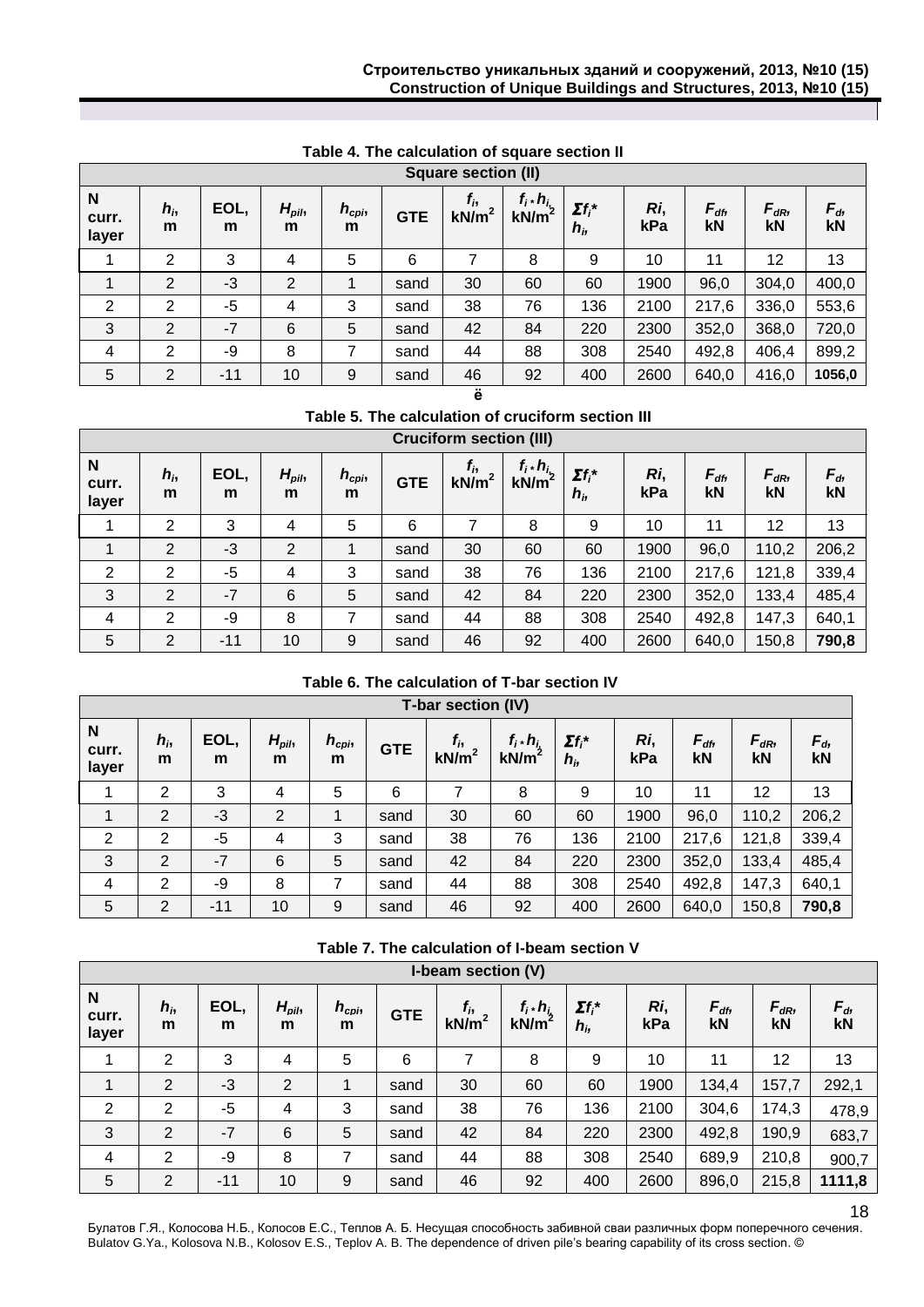By the results obtained has been constructed dependence the bearing capacity of the pile from the crosssectional shapes that are shown at Figure 1.

The graph shows that a pile of the square cross section «II» has a maximum value and average value of the outer perimeter. However, the total value of a pile bearing capacity is substantially less than the pile I-beam cross section «V», having a small cross-sectional area, but the maximum perimeter.





**Figure 1. The dependence of the bearing capacity of the pile from the cross sectional shape**

# *3. Findings*

<span id="page-4-0"></span>1. Maximum bearing capacity corresponds to I-beam cross-sectional shape.

.

2. The largest contribution to the value bearing capacity of the pile contributes component, depending on the outer cross-sectional perimeter of the pile rather than by its area.

3. Given that the perimeter cross-sectional of the pile is nothing else than the side surface of the pile with the mating surface of the ground, the value of the bearing capacity is highest in the pile with an extended side surface.

4. Applying the pile with an extended side surface may significantly reduce material piles not only by reducing the cross-sectional area, but also due to the length of the pile.

As a conclusion, we consider it is necessary to note that the confirmation of the results would be advisable to conduct full-scale tests. However, it should be borne in mind that the choice of pile driving equipment must take into account a number of factors (criteria) that can make such choice as optimal as possible [3, 21, 22].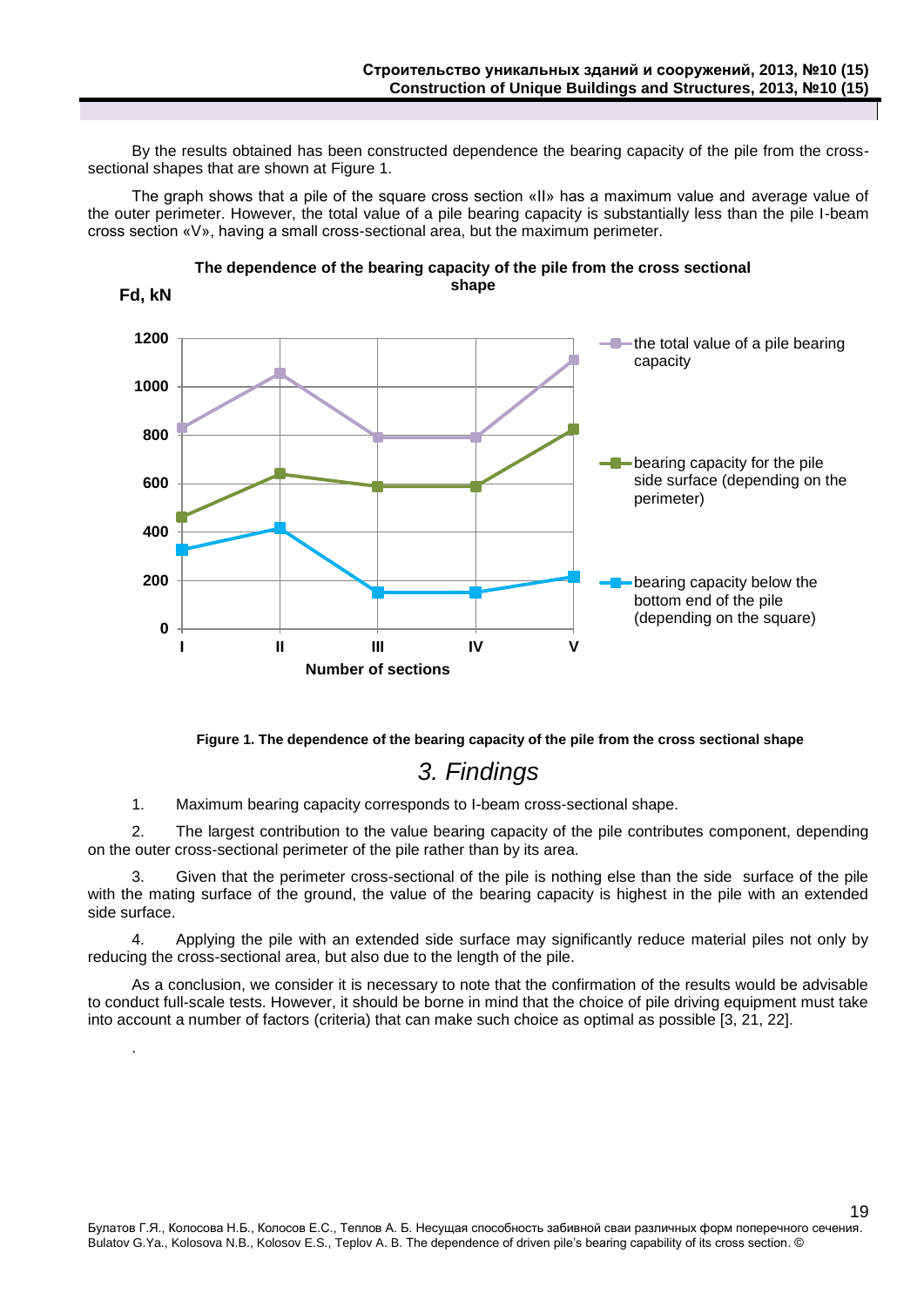#### **References**

- 1. Badanin A.N., Kolosov Е.S. Determinating the bearing capacity of soil foundation reinforced by geogrid // Magazine of civil engineering. 2012. Vol. 3. № 4. Pp. 25-32. (rus)
- 2. *Bakholdin B. V., Igonkin N. T. K voprosu o soprotivlenii grunta po bokovoy poverkhnosti svai* [The question of resistance of soil with the lateral surface of pile] // *Trudy NIIOSP, №58 (Osnovaniya, fundamenty i podzemnyye sooruzheniya). M.: Izd-vo NIIOSP,* 1968. Pp. 9-13. (rus)
- 3. Bulatov G. Ya., Kolosova N. B. Criteria for selecting the vibratory pile drivers // Magazine of civil engineering. 2011. №1. Pp. 32–39. (rus)
- 4. Bulatov G. Ya., Kostukova A. Yu. *Novaya tekhnologiya - «fundament na trubogrunte»* [The new technology is "foundation for the pipe ground"] // Magazine of civil engineering. 2008. № 2. Pp. 32-37. (rus)
- 5. Vertynsky O.S. Bearing test stuffed conical piles // Vestnik of Saratov state technical university. 2006. Vol. 4. №1. Pp. 78-82. (rus)
- 6. *Golubkov V. N. Nesushchaya sposobnost svaynykh osnovaniy*. [Bearing capacity of pile foundation] *M.: Mashstroyizdat*, 1950. Pp. 77-143. (rus)
- 7. *Gutkin Yu. M. Opredeleniye koeffitsiyenta posteli svaynogo osnovaniya podkranovykh balok* [Determination of the coefficient of pile foundation bed crane girders] // *Transportnoye stroitelstvo*. 1981. № 2. Pp. 49. (rus)
- 8. *Znamenskiy V. V. Inzhenernyy metod rascheta nesushchey sposobnosti gorizontalno nagruzhennykh grupp svay* [Engineering calculation method of bearing capacity of horizontally loaded pile groups] // *Osnovaniya, fundamenty i mekhanika gruntov.* 2000. № 2. Pp. 7-11. (rus)
- 9. *Znamenskiy V. V., Ukhov S. B., Semenov V. V. Prichiny vozniknoveniya i prognoz razvitiya neravnomernykh osadok osnovaniya Gosudarstvennogo Istoricheskogo muzeya* [Causes and prognosis of non-uniform sediment foundation of the State Historical Museum] *// Osnovaniya, fundamenty i mekhanika gruntov*. 2001. №4. Pp. 5 -10. (rus)
- 10. *Dedkov V. I., Mikhalchuk P. A. Osobennosti vzaimodeystviya betona svay posle zabivki s agressivnoy sredoy*  [Features of the interaction of concrete piles after driving with aggressive media] // *Trudy instituta «Issledovaniye progressivnykh konstruktsiy svaynykh fundamentov». Ufa: Izd-vo: NIIprom-stroy*. 1989. Pp. 117-127. (rus)
- 11. *Kalachuk T.G. Modulnyye svai tavrovogo secheniya i sostavnyye na ikh osnove v glinistykh gruntakh. Dis. na soisk. uch. st. kan. tekh. nauk.* [Modular T-section piles and composite based on them in clay soils. Ph.D. Dissertation] Belgorod, 2004, 136 p. (rus)
- 12. *Kolosova N. B. Problemy sovremennogo betona i zhelezobetona* [Problems of modern concrete and reinforced concrete] // Magazine of civil engineering. 2011. № 8. p. 4. (rus)
- 13. *Nozhnov A. P., Bulatov G. Ya. Chislennoye modelirovaniye vliyaniya gruntovogo yadra na nesushchuyu sposobnost trubosvai* [Numerical modeling of the soil cores on the bearing capacity of pipe piles] // Magazine of civil engineering. 2010. № 2. Pp. 27-35. (rus)
- 14. *Proyektirovaniye fundamentov zdaniy i podzemnykh sooruzheniy. Uchebnoye posobiye / Pod red. Dalmatova B. I. S-Pb.: Izd-vo ASV*, 2006. 428 p. (rus)
- 15. *Safonov A. P. Nesushchaya sposobnost svay v glinistykh gruntakh pri deystvii gorizontalnoy nagruzki: Diss. na soisk. uch. step. k. t. n.: Spets. 05. 23. 02.* [Bearing capacity of piles in clay soils under the action of horizontal load Ph.D. Dissertation] Sverdlovsk, 1984. 167 p. (rus)
- 16. GOST 27751—88 *Nadezhnost stroitelnykh konstruktsiy i osnovaniy. Osnovnyye polozheniya po raschetu.* [Reliability of structures and bases. Basic provisions of the settlement] (rus)
- 17. SNiP 3.02.01-87 *Zemlyanyye sooruzheniya, osnovaniya i fundamenty*. [Earthworks, bases and foundations] (rus)
- 18. SP 24.13330.2011 *Svaynyye fundamenty. Aktualizirovannaya redaktsiya SNiP 2.02.03-85.* [Pile foundations. SNIP 2.02.03-85 updated edition] (rus)
- 19. SP 50-101-2004 *Proyektirovaniye i ustroystvo osnovaniy i fundamentov zdaniy i sooruzheniy.* [Design and installation of the foundations of buildings and structures] (rus)
- 20. SP 50-102-2003 *Proyektirovaniye i ustroystvo svaynykh fundamentov* [Design and installation of pile foundations] (rus)
- 21. Tsinker, G. P. Port engineering: planning, construction, maintenance and security. New Jersey: Harbors. Design and Construction, 2004. 881 p.
- 22. Cyna H. FOREVER (FOndation REnforcees VERticalement). Synthese des rezultates et recommendation du Projet national sur les MICROPIEUX. Paris.: Ponts et chausses, 2004. 347 p.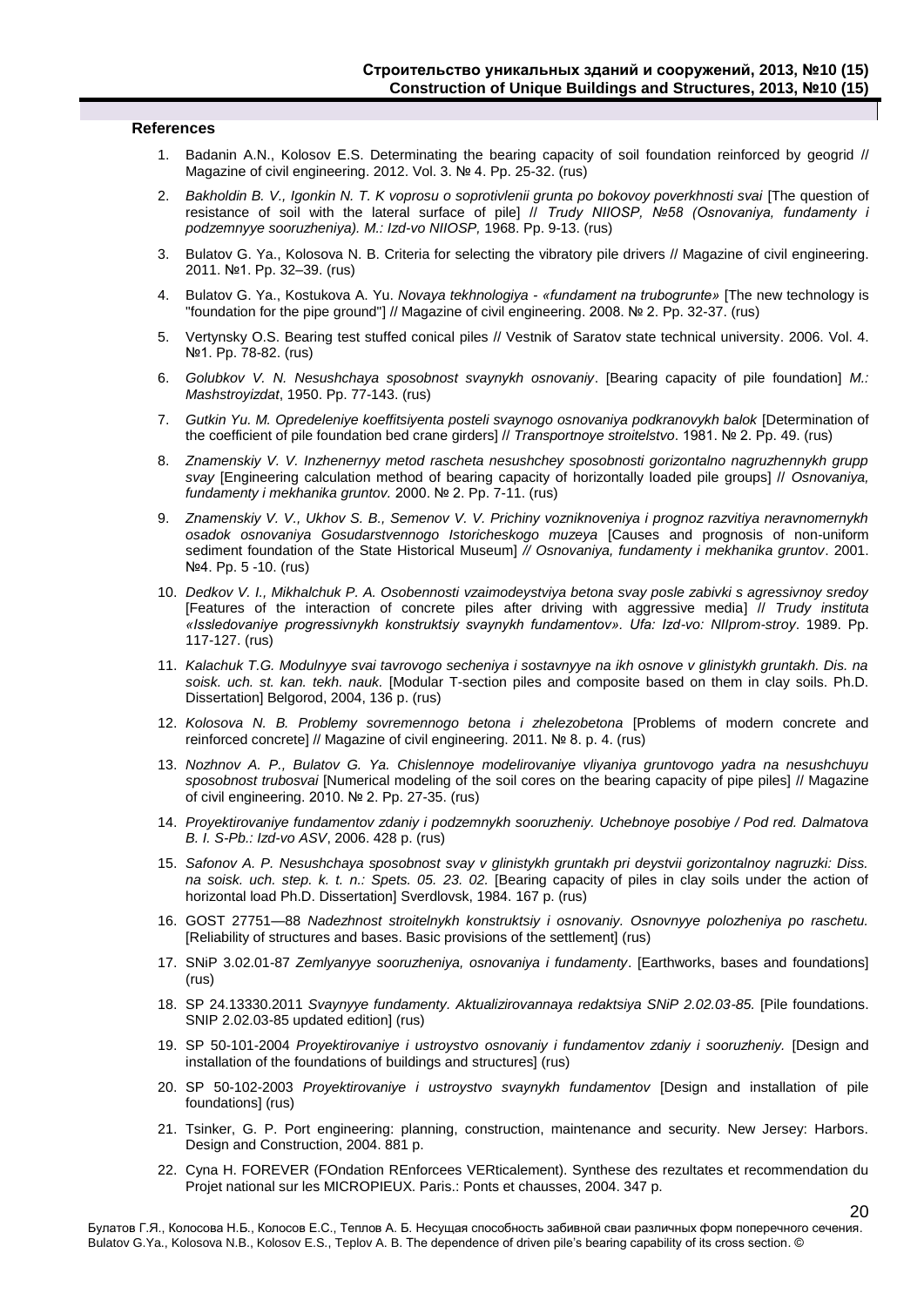- 23. Philipponnat G., Hubert B. Fondation et ouvrages en terre. Paris.: Eyrolles, 2008. 548 p.
- 24. Schaffner A. I. Ein rheologisches Modell zur Auswendung von Pfahprobelastungen // Bauthenik.- Ausgabe 1996. B.h.4. 97 p.
- 25. Van Impe W.F. Deformations of deep foundation // General Report X.ECSMFE. Florence, 1991. Pp. 2638- 2640.
- 26. Van Impe W.F. Developments in pile design // DFI. Conference. Stressa, 1991. Pp. 2217-2234.
- 27. Rajapakse R. 6 Pile Design: Special Situations // Pile Design and Construction Rules of Thumb. 2008. Pp. 99–139.
- 28. Rajapakse R. 5 Pile Design in Clay Soils // Pile Design and Construction Rules of Thumb. 2008. Pp. 75–98.
- 29. Rajapakse R. 4 Pile Design in Sandy Soils // Pile Design and Construction Rules of Thumb. 2008. Pp. 41, 43–73.
- 30. Rajapakse R. 26 Pile Load Tests // Pile Design and Construction Rules of Thumb. 2008. Pp 389–393.
- 31. Rajapakse R. 20 Pile Design Software // Pile Design and Construction Rules of Thumb. 2008. Pp 337–342.
- 32. Rajapakse R. 2 Pile Types // Pile Design and Construction Rules of Thumb. 2008. Pp 15–35.
- 33. Bulatov G.Ya., Kolosova N.B. Efficiency of piles pf various cross-sectional forms // Magazine of civil engineering. 2013. №7. Pp.67-76. (rus)
- 34. Bulatov G.Ya., Kolosova N.B., Teplov A.B. Bearing capability of driven piles with different types of crosssection // Construction of unique buildings and structures. 2013. № 1(6). Pp. 22-27. (rus)

21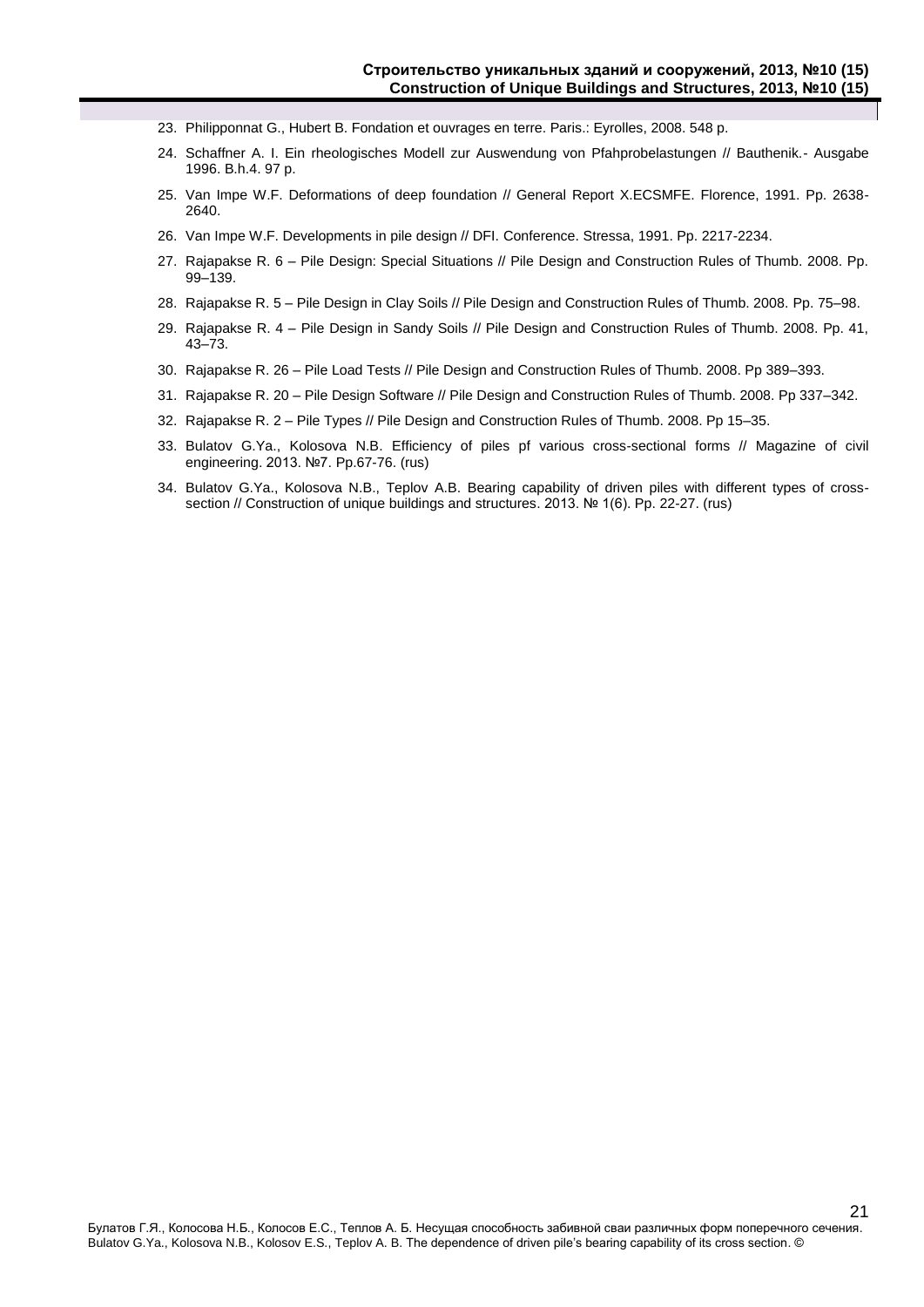## **Несущая способность забивной сваи различных форм поперечного сечения**

### $\mathsf{\Gamma}.$  Я. Булатов $^5$ , Н.Б. Колосова $^6$ , Е.С. Колосов $^7$ , А.Б. Теплов $^8$

*ФГБОУ ВПО Санкт-Петербургский государственный политехнический университет, 195251, Россия, Санкт-Петербург, Политехническая, 29.*

| ИНФОРМАЦИЯ О СТАТЬЕ | История                           | Ключевые слова                                                                                          |
|---------------------|-----------------------------------|---------------------------------------------------------------------------------------------------------|
| УДК 624.155         | Подана в редакцию 12 декабря 2013 | свайные фундаменты<br>типы свай<br>поперечное сечение сваи<br>забивные сваи<br>несущая способность свай |
|                     |                                   |                                                                                                         |

#### АННОТАЦИЯ

В статье опубликовано исследование влияния формы поперечного сечения на величину несущей способности сваи. Особое внимание уделено забивным сваям, ввиду их массового применения в строительстве. Для исследования взяты пять форм поперечного сечения: круглое, квадратное, крестообразное, тавровое, двутавровое. В качестве грунта рассматривается мелкозернистый песчаный грунт. Произведен расчет несущей способности свай с данными формами поперечного сечения. В результате исследования, выяснилось, что больший вклад в несущую способность сваи вносит составляющая, зависящая от наружного периметра поперечного сечения сваи.

7

 8 *Контактный автор:*

<sup>+7 (921) 582 6131,</sup> abteplov@mail.ru (Теплов Андрей Борисович, студент)

<sup>5</sup> +7 (812) 297 5949, gybulatov@mail.ru (Булатов Георгий Яковлевич, к.т.н., доцент) 6

<sup>+7 (921) 932 3351,</sup> po.isf@cef.spbstu.ru (Колосова Наталья Борисовна, доцент)

<sup>+7 (921) 381 8137,</sup> eskol@cef.spbstu.ru (Колосов Евгений Сергеевич, старший преподаватель)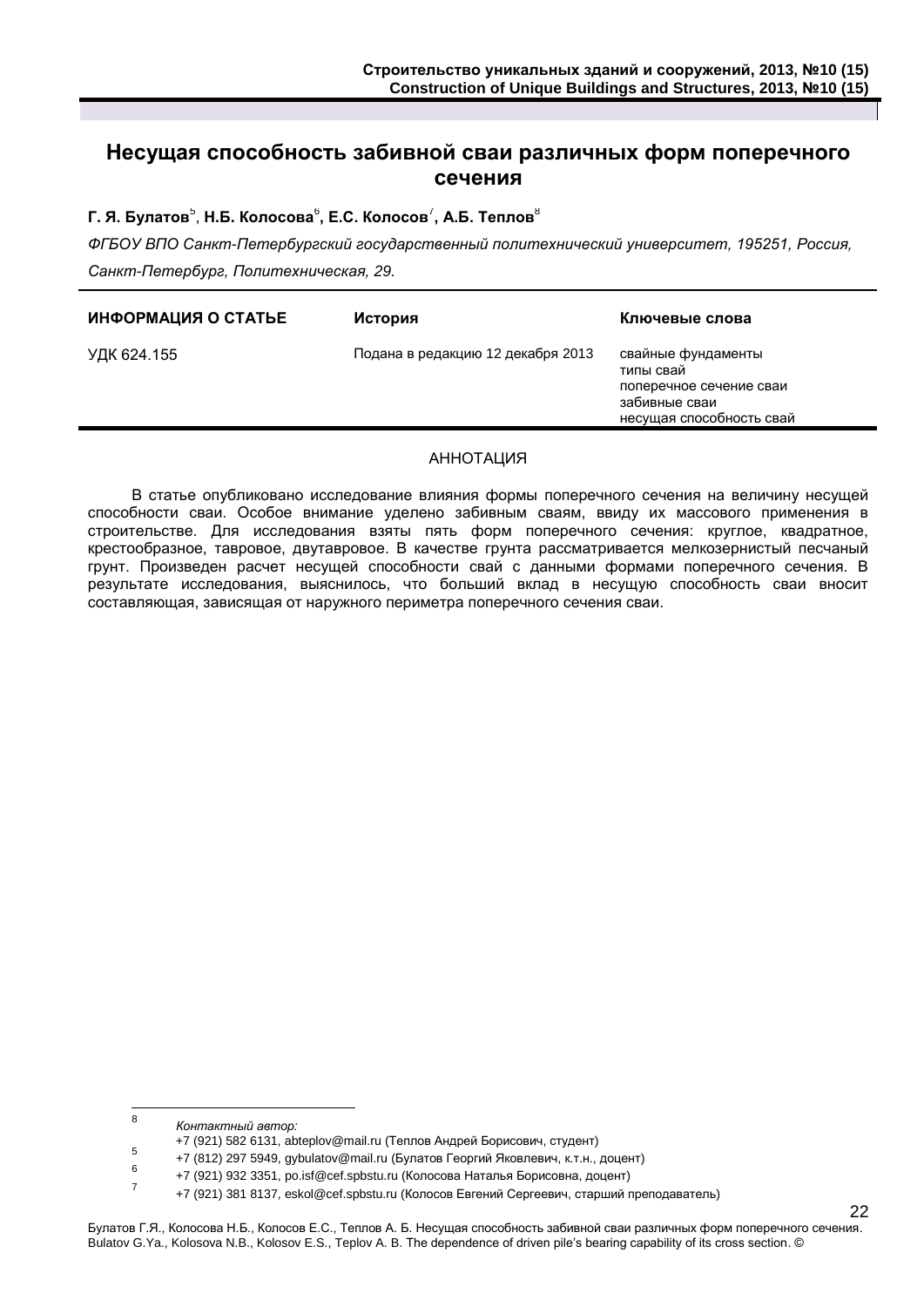#### **Литература**

- 1. Баданин А.Н., Колосов Е.С. Определение несущей способности армированного георешеткой грунтового основания // Инженерно-строительный журнал. 2012. Т. 30. № 4. С. 25-32.
- 2. Бахолдин Б.В., Игонькин Н.Т. К вопросу о сопротивлении грунта по боковой поверхности сваи // Труды НИИОСП, №58 (Основания, фундаменты и подземные сооружения). М.: Изд-во НИИОСП, 1968. С. 9-13.
- 3. Булатов Г.Я., Колосова Н.Б. Критерии выбора вибропогружателя // Инженерно-строительный журнал. 2011. №1. С. 32–39.
- 4. Булатов Г.Я., Костюкова А.Ю. Новая технология «фундамент на трубогрунте» // Инженерностроительный журнал. 2008. № 2. С. 32-37.
- 5. Вертынский О.С. Определение несущей способности набивных конических свай // Вестник Саратовского государственного технического университета. 2006. Т. 4. №1. С. 78-82.
- 6. Голубков В.Н. Несущая способность свайных оснований. М.: Машстройиздат, 1950. С. 77-143.
- 7. Гуткин Ю.М. Определение коэффициента постели свайного основания подкрановых балок // Транспортное строительство. 1981. № 2. С. 49.
- 8. Знаменский В.В. Инженерный метод расчёта несущей способности горизонтально нагруженных групп свай // Основания, фундаменты и механика грунтов. 2000. № 2. С. 7-11.
- 9. Знаменский В.В., Ухов С.Б., Семенов В.В. Причины возникновения и прогноз развития неравномерных осадок основания Государственного Исторического музея // Основания, фундаменты и механика грунтов. 2001. №4. С. 5–10.
- 10. Дедков В. И., Михальчук П. А.,. Особенности взаимодействия бетона свай после забивки с агрессивной средой // Труды института «Исследование прогрессивных конструкций свайных фундаментов». Уфа: Изд-во: НИИпром-строй. 1989. С. 117-127.
- 11. Калачук Т.Г. Модульные сваи таврового сечения и составные на их основе в глинистых грунтах. Дис. на соиск. уч. ст. кан. тех. наук. Спец. 05.23.02. Белгород, 2004, с.136.
- 12. Колосова Н. Б. Проблемы современного бетона и железобетона // Инженерно-строительный журнал. 2011. № 8. С. 4.
- 13. Ножнов А. П., Булатов Г. Я. Численное моделирование влияния грунтового ядра на несущую способность трубосваи // Инженерно-строительный журнал. 2010. № 2. С. 27-35.
- 14. Проектирование фундаментов зданий и подземных сооружений. Учебное пособие / Под ред. Далматова Б. И. С-Пб.: Изд-во АСВ, 2006. 428 с.
- 15. Сафонов А. П. Несущая способность свай в глинистых грунтах при действии горизонтальной нагрузки: Дисс. на соиск. уч. степ. к. т. н.: Спец. 05.23.02. Свердловск, 1984. 167 с.
- 16. ГОСТ 27751—88 Надёжность строительных конструкций и оснований. Основные положения по расчёту.
- 17. СНиП 3.02.01-87 Земляные сооружения, основания и фундаменты.
- 18. СП 24.13330.2011 Свайные фундаменты. Актуализированная редакция СНиП 2.02.03-85.
- 19. СП 50-101-2004 Проектирование и устройство оснований и фундаментов зданий и сооружений.
- 20. СП 50-102-2003 Проектирование и устройство свайных фундаментов.
- 21. Tsinker, G. P. Port engineering: planning, construction, maintenance and security. New Jersey: Harbors. Design and Construction, 2004. 881 p.
- 22. Cyna H. FOREVER (FOndation REnforcees VERticalement). Synthese des rezultates et recommendation du Projet national sur les MICROPIEUX. Paris.: Ponts et chausses, 2004. 347 p.
- 23. Philipponnat G., Hubert B. Fondation et ouvrages en terre. Paris.: Eyrolles, 2008. 548 p.
- 24. Schaffner A. I. Ein rheologisches Modell zur Auswendung von Pfahprobelastungen // Bauthenik.- Ausgabe 1996. B.h.4. 97 p.
- 25. Van Impe W.F. Deformations of deep foundation // General Report X.ECSMFE. Florence, 1991. Pp. 2638- 2640.
- 26. Van Impe W.F. Developments in pile design // DFI. Conference. Stressa, 1991. Pp. 2217-2234.
- 27. Rajapakse R. 6 Pile Design: Special Situations // Pile Design and Construction Rules of Thumb. 2008. Pp. 99–139.